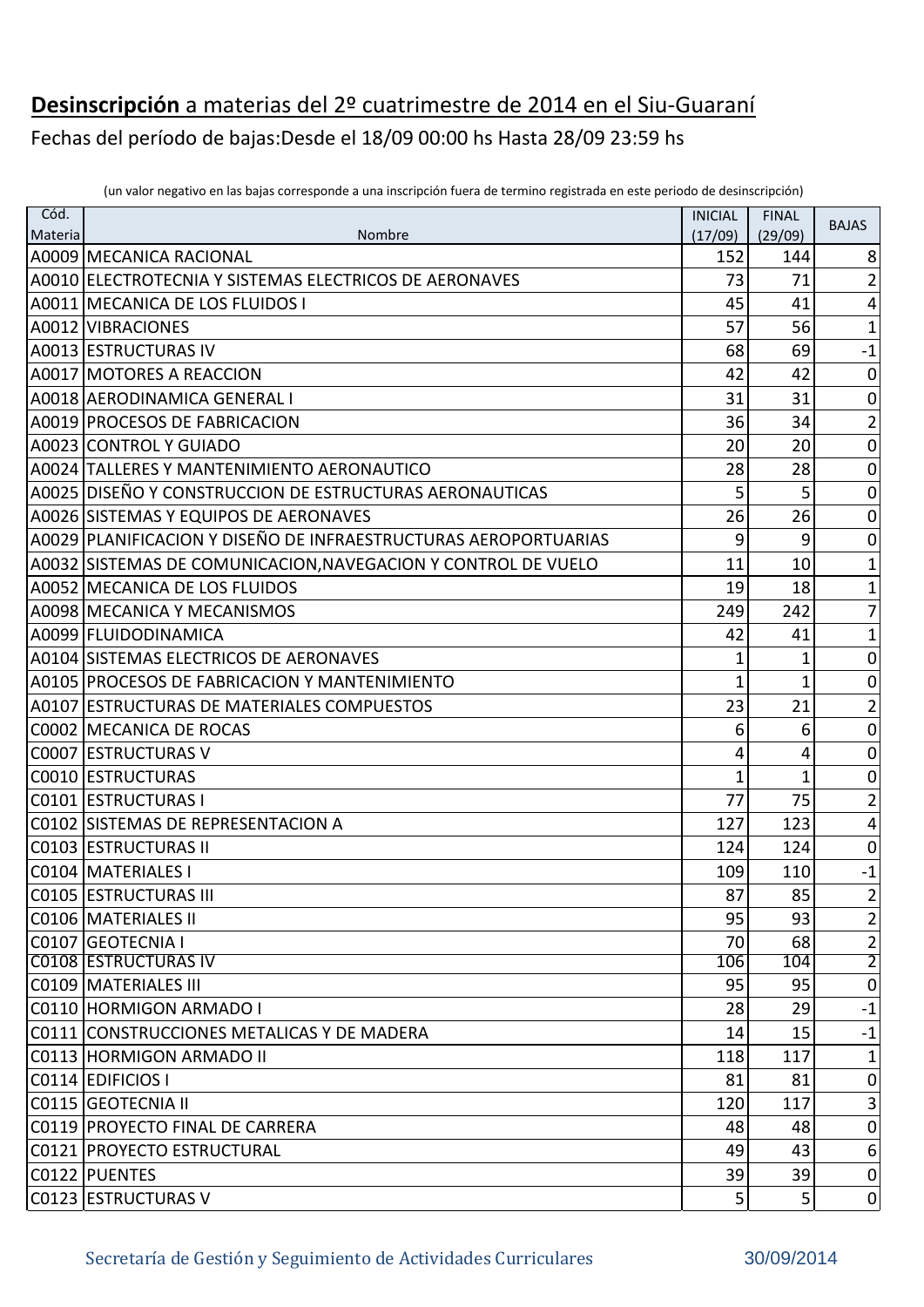| Cód.<br>Materia | Nombre                                                             | <b>INICIAL</b> | <b>FINAL</b>   | <b>BAJAS</b>     |
|-----------------|--------------------------------------------------------------------|----------------|----------------|------------------|
|                 | C0124 GEOTECNIA III                                                | (17/09)<br>34  | (29/09)<br>31  | 3                |
|                 | C0125 CAMINOS II                                                   | 24             | 23             | 1                |
|                 | C0126 AUTOPISTAS Y AEROPUERTOS                                     | 24             | 24             | $\mathbf 0$      |
|                 | <b>C0127 TRANSPORTES GUIADOS</b>                                   | 12             | 11             | 1                |
|                 | C0128 MATERIALES VIALES ESPECIALES                                 | 19             | 19             | $\mathbf 0$      |
|                 | C0129 DIRECCION ESTRATEGICA DE RECURSOS HUMANOS                    | 35             | 36             | $-1$             |
|                 | C0130 EJECUCION, CONTROL Y MANTENIMIENTO DE OBRAS DE HORMIGON      | 19             | 19             | $\boldsymbol{0}$ |
|                 | C0131 GESTION DE OBRAS CIVILES                                     | 18             | 17             | $\mathbf{1}$     |
|                 | C0150 SISTEMAS DE REPRESENTACION B                                 | 142            | 135            | 7                |
|                 | C0152 ESTRUCTURAS                                                  | 57             | 56             | 1                |
|                 | <b>C0153 ESTRUCTURAS II</b>                                        | 174            | 172            | $\overline{2}$   |
|                 | C0154 FRACTOMECANICA                                               | 32             | 31             | 1                |
|                 | E0001 TECNOLOGIA ELECTROMECANICA                                   | 1              | 1              | $\boldsymbol{0}$ |
|                 | E0003 ELECTROTECNIA II                                             | 1              | 1              | $\boldsymbol{0}$ |
|                 | E0006 ELECTRONICA INDUSTRIAL                                       | 1              | $\mathbf 1$    | $\mathbf 0$      |
|                 | <b>E0007 CONTROL DE PROCESOS</b>                                   | 1              | 1              | $\boldsymbol{0}$ |
|                 | E0201   PROGRAMACION, ALGORITMOS Y ESTRUCTURAS DE DATOS            | 222            | 217            | 5                |
|                 | <b>E0204 TEORIA DE CIRCUITOS I</b>                                 | 13             | 12             | $\mathbf{1}$     |
|                 | <b>E0205 DISPOSITIVOS ELECTRONICOS A</b>                           | 47             | 47             | $\mathbf 0$      |
|                 | <b>E0206 TEORIA DE CIRCUITOS II</b>                                | 103            | 102            | 1                |
|                 | <b>E0207   MATERIALES Y COMPONENTES ELECTROTECNICOS</b>            | 114            | 112            | $\overline{2}$   |
|                 | <b>E0208 MEDIDAS ELECTRICAS</b>                                    | 133            | 128            | 5                |
|                 | E0210   MAQUINAS E INSTALACIONES ELECTRICAS                        | 201            | 200            | 1                |
|                 | <b>E0213 CIRCUITOS DIGITALES Y MICROPROCESADORES</b>               | 51             | 50             | $\mathbf{1}$     |
|                 | E0214 COMUNICACIONES                                               | 49             | 48             | $\mathbf{1}$     |
|                 | <b>E0215 CIRCUITOS ELECTRONICOS II</b>                             | 26             | 25             | 1                |
|                 | E0216 CONTROL Y SERVOMECANISMOS A                                  | 83             | 82             | 1                |
|                 | <b>E0219 CONTROL MODERNO</b>                                       | 33             | 32             | $1\vert$         |
|                 | <b>E0220 IINSTRUMENTACION Y COMUNICACIONES INDUSTRIALES</b>        | 31             | 31             | 0                |
|                 | <b>E0222 ISISTEMAS DE COMUNICACIONES II</b>                        | 8              | 8              | 0                |
|                 | <b>E0224 SISTEMAS OPERATIVOS Y REDES</b>                           | 31             | 30             | $\mathbf 1$      |
|                 | <b>E0226 ARQUITECTURA DE COMPUTADORES II</b>                       | 29             | 29             | $\overline{0}$   |
|                 | <b>E0227 PROYECTO FINAL</b>                                        | 18             | 18             | $\boldsymbol{0}$ |
|                 | <b>E0234 MAQUINAS ELECTRICAS II</b>                                | 17             | 17             | $\mathbf 0$      |
|                 | E0235 TEORIA DE LA TRANSMISION DE LA ENERGIA ELECTRICA             | 14             | 14             | $\boldsymbol{0}$ |
|                 | <b>E0236 DISPOSITIVOS E INSTALACIONES ELECTRICAS I</b>             | 52             | 50             | $\overline{2}$   |
|                 | <b>E0237 CONTROL Y SERVOMECANISMOS B</b>                           | 25             | 25             | $\overline{0}$   |
|                 | E0242 DISEÑO DE LINEAS DE TRANSMISION Y ESTACIONES TRANSFORMADORAS | 12             | 12             | $\boldsymbol{0}$ |
|                 | <b>E0243 DISTRIBUCION DE LA ENERGIA ELECTRICA</b>                  | 27             | 27             | $\overline{0}$   |
|                 | <b>E0244 CENTRALES ELECTRICAS II</b>                               | 8              | 8              | $\overline{0}$   |
|                 | <b>E0245 ELECTRONICA INDUSTRIAL A</b>                              | 7              | $\overline{7}$ | 0                |
|                 | <b>E0282 ELECTROTECNIA Y ELECTRONICA</b>                           | 278            | 276            | $\mathbf{2}$     |
|                 | <b>E0283 ELECTROTECNIA Y MAQUINAS ELECTRICAS</b>                   | 15             | 15             | $\overline{0}$   |
|                 | E0284 ELECTRONICA INDUSTRIAL                                       | 159            | 154            | $\overline{5}$   |
|                 | E0302 INTRODUCCION AL PROCESAMIENTO DE SEÑALES                     | 45             | 41             | $\vert 4 \vert$  |
|                 | E0303 REDES DE DATOS I                                             | 26             | 26             | $\vert 0 \vert$  |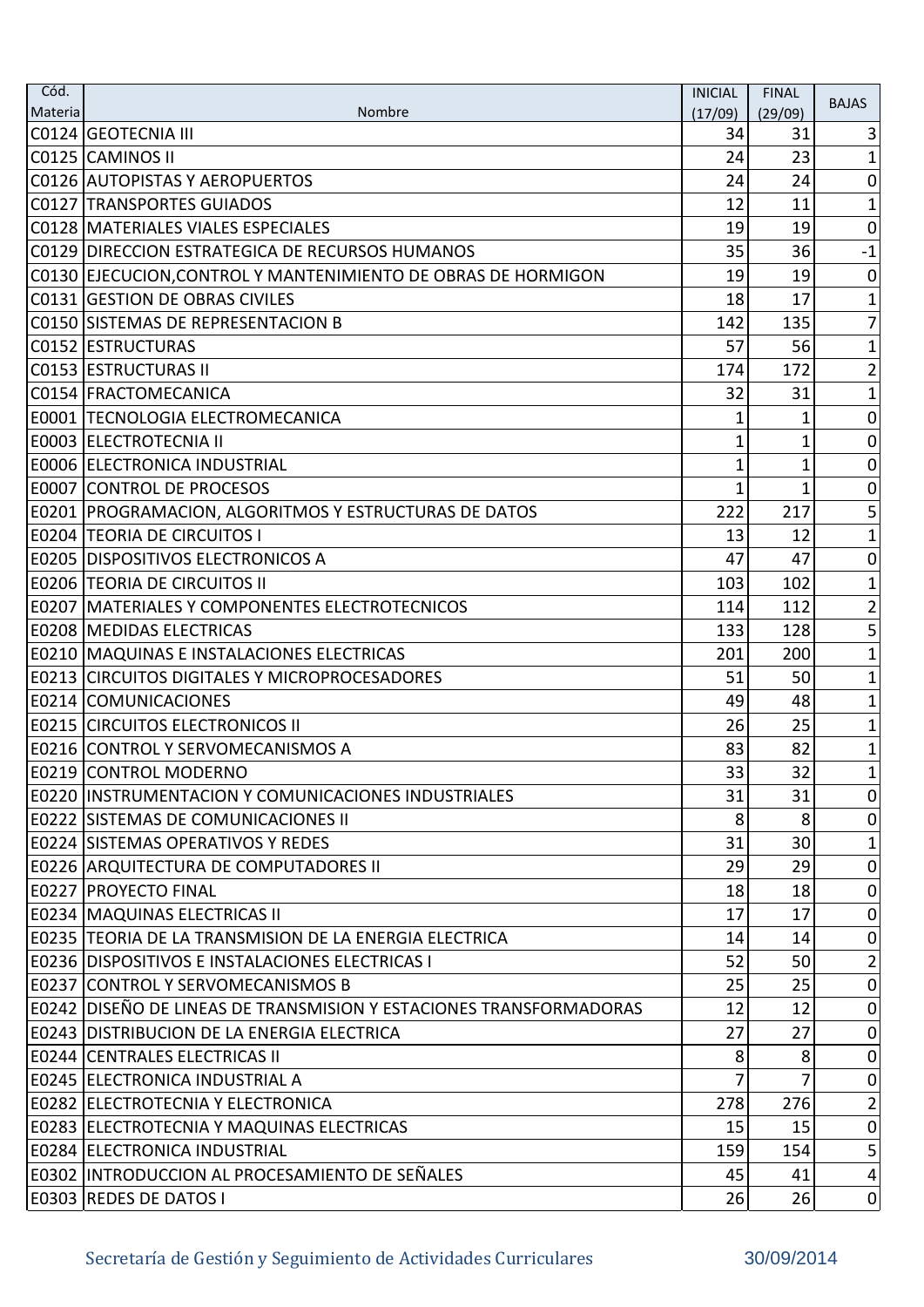| Cód.    |                                                       | <b>INICIAL</b> | <b>FINAL</b>   | <b>BAJAS</b>                 |
|---------|-------------------------------------------------------|----------------|----------------|------------------------------|
| Materia | Nombre<br><b>E0306 TALLER DE PROYECTO I</b>           | (17/09)<br>13  | (29/09)<br>12  | 1                            |
|         | <b>E0309 ARQUITECTURAS AVANZADAS DE PROCESADORES</b>  | 16             | 16             | $\mathbf 0$                  |
|         | E0317 TECNOLOGIAS DE IDENTIFICACION AUTOMATICA        | 8              | 7              | 1                            |
|         | F0003 FISICA III                                      | 12             | 12             | 0                            |
|         | <b>F0005 ANALISIS MATEMATICO III</b>                  | 4              | 4              | $\boldsymbol{0}$             |
|         | <b>F0006 ANALISIS MATEMATICO IV</b>                   | 11             | 11             | $\overline{0}$               |
|         | <b>F0008 ANALISIS MATEMATICO IV</b>                   | 3              | 3              | $\boldsymbol{0}$             |
|         | F0009 FISICA II                                       | 16             | 15             | 1                            |
|         | F0301 MATEMATICA A                                    | 605            | 603            | $\overline{2}$               |
|         | <b>F0302 MATEMATICA B</b>                             | 737            | 732            | 5                            |
|         | F0303 FISICA I                                        | 750            | 740            | 10                           |
|         | <b>F0304 MATEMATICA C</b>                             | 438            | 437            |                              |
|         | F0305 FISICA II                                       | 579            | 570            | 9                            |
|         | <b>F0306 MATEMATICA D</b>                             | 81             | 81             | $\boldsymbol{0}$             |
|         | <b>F0307 ESTADISTICA</b>                              | 438            | 434            | 4                            |
|         | F0308 FISICA III A                                    | 100            | 97             | $\mathbf{3}$                 |
|         | F0309 FISICA III B                                    | 347            | 332            | 15                           |
|         | F0310 MATEMATICA D1                                   | 549            | 537            | 12                           |
|         | <b>F0311   MATEMATICA E</b>                           | 79             | 76             | 3                            |
|         | <b>F0312 PROBABILIDADES</b>                           | 612            | 608            | $\overline{4}$               |
|         | <b>F0313 MATEMATICA C1</b>                            | 8              | 8              | $\mathbf 0$                  |
|         | <b>F0314   MATEMATICA APLICADA</b>                    | 29             | 29             | $\mathbf 0$                  |
|         | <b>F0315 PROBABILIDADES Y ESTADISTICAS</b>            | 26             | 25             | 1                            |
|         | F0316 FISICA I                                        | 42             | 40             | $\overline{2}$               |
|         | F0317 FISICA II                                       | 39             | 38             | $\mathbf{1}$                 |
|         | G0401 DIBUJO TOPOGRAFICO                              | 33             | 33             | $\mathbf 0$                  |
|         | G0402 INTRODUCCION A LA AGRIMENSURA Y AL DERECHO      | 37             | 36             | 1                            |
|         | G0405 AGRIMENSURA LEGAL I                             | 68             | 68             | 0                            |
|         | G0406 ELEMENTOS DE CONSTRUCCIONES CIVILES             | 37             | 37             | 0                            |
|         | G0407 TOPOGRAFIA I                                    | 44             | 44             | 0                            |
|         | G0411 FOTOGRAMETRIA I                                 | 46             | 45             | $\mathbf 1$                  |
|         | G0412 GEODESIA I                                      | 44             | 44             | $\overline{0}$               |
|         | G0413 TOPOGRAFIA APLICADA                             | 45             | 45             | $\mathbf 0$                  |
|         | G0418 CARTOGRAFIA                                     | 38             | 38             | $\mathbf 0$                  |
|         | G0419 CATASTRO PARCELARIO                             | 38             | 37             | 1                            |
|         | G0420 PERCEPCION REMOTA                               | 32             | 32             | $\mathbf 0$                  |
|         | G0421 INGENIERIA DE LEVANTAMIENTOS                    | 36             | 35             | $\mathbf{1}$                 |
|         | G0426 CATASTRO ECONOMICO Y ADMINISTRACION TERRITORIAL | 21             | 21             | $\mathbf 0$                  |
|         | G0427 EJERCICIO PROFESIONAL Y MENSURAS                | 16             | 16             | $\overline{0}$               |
|         | G0428 HIDROGRAFIA                                     | 22             | 22             | $\overline{0}$               |
|         | G0431 AGRIMENSURA APLICADA A OBRAS DE INGENIERIA      | 1              | 1              | 0                            |
|         | G0433 AGROLOGIA E INFORMACION RURAL                   | 33             | 33             | 0                            |
|         | G0450 TOPOGRAFIA                                      | 120            | 120            | 0                            |
|         | H0006 APROVECHAMIENTO DE LOS RECURSOS HIDRICOS        | 2              | $\overline{2}$ | $\overline{0}$               |
|         | H0502 HIDRAULICA II                                   | 27             | 27             | 0                            |
|         | H0503 HIDRAULICA MARITIMA                             | 22             | 20             | $\left  \frac{2}{2} \right $ |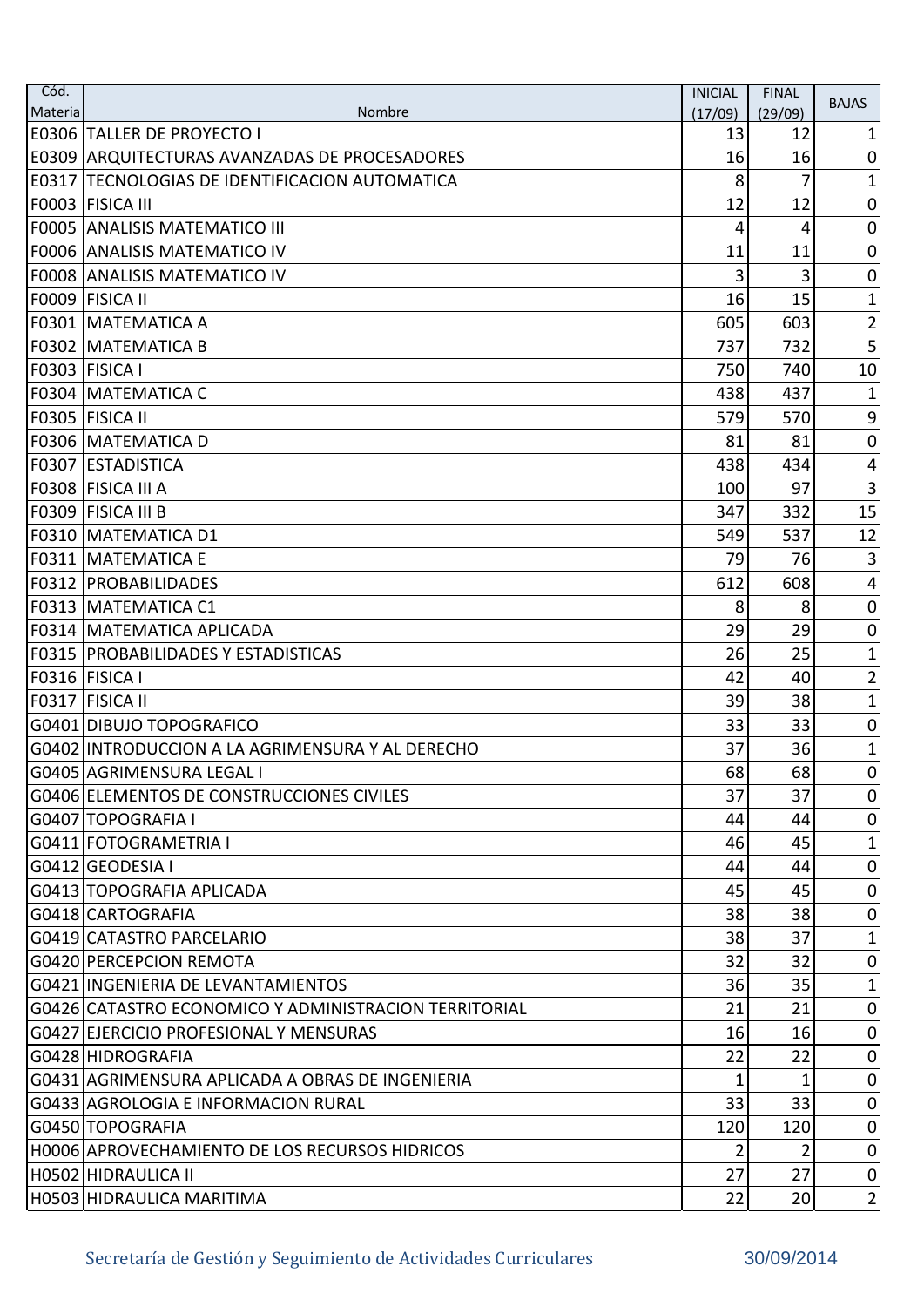| Nombre<br>Materia<br>(17/09)<br>(29/09)<br>H0505 OBRAS HIDRAULICAS<br>69<br>68<br>1<br>97<br>95<br>$\overline{2}$<br>H0508 GESTION AMBIENTAL<br>H0510 MAQUINAS HIDRAULICAS<br>$\boldsymbol{0}$<br>1<br>1<br>23<br>H0514 HIDROLOGIA II<br>23<br>$\mathbf 0$<br>26<br>27<br>H0515 PUERTOS Y VIAS NAVEGABLES<br>1<br>35<br>$\overline{0}$<br>35<br>H0517 PROYECTO DE INSTALACIONES HIDROMECANICAS<br>28<br>$\overline{2}$<br>H0518 RIEGO Y DRENAJE<br>30<br>$-1$<br>28<br>29<br>H0522 CONSTRUCCIONES HIDRAULICAS<br>12<br>H0524 INGENIERIA SANITARIA<br>12<br>$\boldsymbol{0}$<br>$\mathbf 0$<br>14<br> H0526 TRABAJO FINAL<br>14<br>92<br>92<br>$\mathbf 0$<br>H0551 HIDRAULICA GENERAL II<br>IM0002 PROYECTO INTEGRAL DE PLANTAS<br>2<br>2<br>$\mathbf 0$<br>M0009 MANTENIMIENTO<br>1<br>1<br>$\boldsymbol{0}$<br>$\mathsf 9$<br>257<br>M0603 MATERIALES<br>266<br>5<br> M0604 TERMODINAMICA A<br>94<br>99<br>$\overline{2}$<br>92<br>M0605 TECNOLOGIA PARA LA FABRICACION I<br>94<br>M0607 TERMODINAMICA DE LOS MATERIALES<br>27<br>26<br>1<br>112<br>M0613 DINAMICA DE SISTEMAS<br>1<br>113<br>$\mathbf 1$<br>118<br> M0614 TERMOTECNIA I<br>119<br>M0617FUNDAMENTOS DEL COMPORTAMIENTO DE LOS MATERIALES II<br>15<br>15<br>$\boldsymbol{0}$<br>229<br>$\mathbf{1}$<br> M0621 TECNOLOGIA PARA LA FABRICACION II<br>230<br>71<br>$\mathbf{1}$<br>M0622 TERMOTECNIA III<br>72<br>M0623 MATERIALES CERAMICOS<br>$\mathbf 0$<br>4<br>4<br>M0624 ESTRUCTURAS Y PROPIEDADES DE LAS ALEACIONES<br>9<br>9<br>$\boldsymbol{0}$<br>7<br>M0625 MATERIALES POLIMERICOS<br>7<br>0<br>M062dTECNOLOGIA DE UNION DE MATERIALES<br>38<br>38<br>$\boldsymbol{0}$<br>$\overline{\mathbf{c}}$<br>125<br> M0632 PROYECTO INTEGRAL DE PLANTAS II<br>127<br>IM0633 MANTENIMIENTO DE PLANTAS INDUSTRIALES<br>40<br>40<br>M0634 CONFORMADO PLASTICO DE METALES<br>8<br>8<br> 0 <br>34<br>M0639 PROYECTO DE MOTORES<br>36<br>$\overline{2}$<br>M064dDISEÑO E INGENIERIA ASISTIDOS POR COMPUTADORA<br>$\mathsf{S}$<br>23<br>18<br>$\overline{0}$<br>M0651 OBTENCION DE METALES NO FERROSOS<br>11<br>M0670SISTEMAS DE REPRESENTACION<br>346<br>335 |
|-------------------------------------------------------------------------------------------------------------------------------------------------------------------------------------------------------------------------------------------------------------------------------------------------------------------------------------------------------------------------------------------------------------------------------------------------------------------------------------------------------------------------------------------------------------------------------------------------------------------------------------------------------------------------------------------------------------------------------------------------------------------------------------------------------------------------------------------------------------------------------------------------------------------------------------------------------------------------------------------------------------------------------------------------------------------------------------------------------------------------------------------------------------------------------------------------------------------------------------------------------------------------------------------------------------------------------------------------------------------------------------------------------------------------------------------------------------------------------------------------------------------------------------------------------------------------------------------------------------------------------------------------------------------------------------------------------------------------------------------------------------------------------------------------------------------------------------------------------------------------------------------------------------------------------------------------------------------------------------------------------------------------------------------------------------------------------------------------------------------------|
|                                                                                                                                                                                                                                                                                                                                                                                                                                                                                                                                                                                                                                                                                                                                                                                                                                                                                                                                                                                                                                                                                                                                                                                                                                                                                                                                                                                                                                                                                                                                                                                                                                                                                                                                                                                                                                                                                                                                                                                                                                                                                                                         |
|                                                                                                                                                                                                                                                                                                                                                                                                                                                                                                                                                                                                                                                                                                                                                                                                                                                                                                                                                                                                                                                                                                                                                                                                                                                                                                                                                                                                                                                                                                                                                                                                                                                                                                                                                                                                                                                                                                                                                                                                                                                                                                                         |
|                                                                                                                                                                                                                                                                                                                                                                                                                                                                                                                                                                                                                                                                                                                                                                                                                                                                                                                                                                                                                                                                                                                                                                                                                                                                                                                                                                                                                                                                                                                                                                                                                                                                                                                                                                                                                                                                                                                                                                                                                                                                                                                         |
|                                                                                                                                                                                                                                                                                                                                                                                                                                                                                                                                                                                                                                                                                                                                                                                                                                                                                                                                                                                                                                                                                                                                                                                                                                                                                                                                                                                                                                                                                                                                                                                                                                                                                                                                                                                                                                                                                                                                                                                                                                                                                                                         |
|                                                                                                                                                                                                                                                                                                                                                                                                                                                                                                                                                                                                                                                                                                                                                                                                                                                                                                                                                                                                                                                                                                                                                                                                                                                                                                                                                                                                                                                                                                                                                                                                                                                                                                                                                                                                                                                                                                                                                                                                                                                                                                                         |
| $\overline{0}$                                                                                                                                                                                                                                                                                                                                                                                                                                                                                                                                                                                                                                                                                                                                                                                                                                                                                                                                                                                                                                                                                                                                                                                                                                                                                                                                                                                                                                                                                                                                                                                                                                                                                                                                                                                                                                                                                                                                                                                                                                                                                                          |
|                                                                                                                                                                                                                                                                                                                                                                                                                                                                                                                                                                                                                                                                                                                                                                                                                                                                                                                                                                                                                                                                                                                                                                                                                                                                                                                                                                                                                                                                                                                                                                                                                                                                                                                                                                                                                                                                                                                                                                                                                                                                                                                         |
|                                                                                                                                                                                                                                                                                                                                                                                                                                                                                                                                                                                                                                                                                                                                                                                                                                                                                                                                                                                                                                                                                                                                                                                                                                                                                                                                                                                                                                                                                                                                                                                                                                                                                                                                                                                                                                                                                                                                                                                                                                                                                                                         |
|                                                                                                                                                                                                                                                                                                                                                                                                                                                                                                                                                                                                                                                                                                                                                                                                                                                                                                                                                                                                                                                                                                                                                                                                                                                                                                                                                                                                                                                                                                                                                                                                                                                                                                                                                                                                                                                                                                                                                                                                                                                                                                                         |
|                                                                                                                                                                                                                                                                                                                                                                                                                                                                                                                                                                                                                                                                                                                                                                                                                                                                                                                                                                                                                                                                                                                                                                                                                                                                                                                                                                                                                                                                                                                                                                                                                                                                                                                                                                                                                                                                                                                                                                                                                                                                                                                         |
|                                                                                                                                                                                                                                                                                                                                                                                                                                                                                                                                                                                                                                                                                                                                                                                                                                                                                                                                                                                                                                                                                                                                                                                                                                                                                                                                                                                                                                                                                                                                                                                                                                                                                                                                                                                                                                                                                                                                                                                                                                                                                                                         |
|                                                                                                                                                                                                                                                                                                                                                                                                                                                                                                                                                                                                                                                                                                                                                                                                                                                                                                                                                                                                                                                                                                                                                                                                                                                                                                                                                                                                                                                                                                                                                                                                                                                                                                                                                                                                                                                                                                                                                                                                                                                                                                                         |
|                                                                                                                                                                                                                                                                                                                                                                                                                                                                                                                                                                                                                                                                                                                                                                                                                                                                                                                                                                                                                                                                                                                                                                                                                                                                                                                                                                                                                                                                                                                                                                                                                                                                                                                                                                                                                                                                                                                                                                                                                                                                                                                         |
|                                                                                                                                                                                                                                                                                                                                                                                                                                                                                                                                                                                                                                                                                                                                                                                                                                                                                                                                                                                                                                                                                                                                                                                                                                                                                                                                                                                                                                                                                                                                                                                                                                                                                                                                                                                                                                                                                                                                                                                                                                                                                                                         |
|                                                                                                                                                                                                                                                                                                                                                                                                                                                                                                                                                                                                                                                                                                                                                                                                                                                                                                                                                                                                                                                                                                                                                                                                                                                                                                                                                                                                                                                                                                                                                                                                                                                                                                                                                                                                                                                                                                                                                                                                                                                                                                                         |
|                                                                                                                                                                                                                                                                                                                                                                                                                                                                                                                                                                                                                                                                                                                                                                                                                                                                                                                                                                                                                                                                                                                                                                                                                                                                                                                                                                                                                                                                                                                                                                                                                                                                                                                                                                                                                                                                                                                                                                                                                                                                                                                         |
|                                                                                                                                                                                                                                                                                                                                                                                                                                                                                                                                                                                                                                                                                                                                                                                                                                                                                                                                                                                                                                                                                                                                                                                                                                                                                                                                                                                                                                                                                                                                                                                                                                                                                                                                                                                                                                                                                                                                                                                                                                                                                                                         |
|                                                                                                                                                                                                                                                                                                                                                                                                                                                                                                                                                                                                                                                                                                                                                                                                                                                                                                                                                                                                                                                                                                                                                                                                                                                                                                                                                                                                                                                                                                                                                                                                                                                                                                                                                                                                                                                                                                                                                                                                                                                                                                                         |
|                                                                                                                                                                                                                                                                                                                                                                                                                                                                                                                                                                                                                                                                                                                                                                                                                                                                                                                                                                                                                                                                                                                                                                                                                                                                                                                                                                                                                                                                                                                                                                                                                                                                                                                                                                                                                                                                                                                                                                                                                                                                                                                         |
|                                                                                                                                                                                                                                                                                                                                                                                                                                                                                                                                                                                                                                                                                                                                                                                                                                                                                                                                                                                                                                                                                                                                                                                                                                                                                                                                                                                                                                                                                                                                                                                                                                                                                                                                                                                                                                                                                                                                                                                                                                                                                                                         |
|                                                                                                                                                                                                                                                                                                                                                                                                                                                                                                                                                                                                                                                                                                                                                                                                                                                                                                                                                                                                                                                                                                                                                                                                                                                                                                                                                                                                                                                                                                                                                                                                                                                                                                                                                                                                                                                                                                                                                                                                                                                                                                                         |
|                                                                                                                                                                                                                                                                                                                                                                                                                                                                                                                                                                                                                                                                                                                                                                                                                                                                                                                                                                                                                                                                                                                                                                                                                                                                                                                                                                                                                                                                                                                                                                                                                                                                                                                                                                                                                                                                                                                                                                                                                                                                                                                         |
|                                                                                                                                                                                                                                                                                                                                                                                                                                                                                                                                                                                                                                                                                                                                                                                                                                                                                                                                                                                                                                                                                                                                                                                                                                                                                                                                                                                                                                                                                                                                                                                                                                                                                                                                                                                                                                                                                                                                                                                                                                                                                                                         |
|                                                                                                                                                                                                                                                                                                                                                                                                                                                                                                                                                                                                                                                                                                                                                                                                                                                                                                                                                                                                                                                                                                                                                                                                                                                                                                                                                                                                                                                                                                                                                                                                                                                                                                                                                                                                                                                                                                                                                                                                                                                                                                                         |
|                                                                                                                                                                                                                                                                                                                                                                                                                                                                                                                                                                                                                                                                                                                                                                                                                                                                                                                                                                                                                                                                                                                                                                                                                                                                                                                                                                                                                                                                                                                                                                                                                                                                                                                                                                                                                                                                                                                                                                                                                                                                                                                         |
|                                                                                                                                                                                                                                                                                                                                                                                                                                                                                                                                                                                                                                                                                                                                                                                                                                                                                                                                                                                                                                                                                                                                                                                                                                                                                                                                                                                                                                                                                                                                                                                                                                                                                                                                                                                                                                                                                                                                                                                                                                                                                                                         |
|                                                                                                                                                                                                                                                                                                                                                                                                                                                                                                                                                                                                                                                                                                                                                                                                                                                                                                                                                                                                                                                                                                                                                                                                                                                                                                                                                                                                                                                                                                                                                                                                                                                                                                                                                                                                                                                                                                                                                                                                                                                                                                                         |
|                                                                                                                                                                                                                                                                                                                                                                                                                                                                                                                                                                                                                                                                                                                                                                                                                                                                                                                                                                                                                                                                                                                                                                                                                                                                                                                                                                                                                                                                                                                                                                                                                                                                                                                                                                                                                                                                                                                                                                                                                                                                                                                         |
|                                                                                                                                                                                                                                                                                                                                                                                                                                                                                                                                                                                                                                                                                                                                                                                                                                                                                                                                                                                                                                                                                                                                                                                                                                                                                                                                                                                                                                                                                                                                                                                                                                                                                                                                                                                                                                                                                                                                                                                                                                                                                                                         |
|                                                                                                                                                                                                                                                                                                                                                                                                                                                                                                                                                                                                                                                                                                                                                                                                                                                                                                                                                                                                                                                                                                                                                                                                                                                                                                                                                                                                                                                                                                                                                                                                                                                                                                                                                                                                                                                                                                                                                                                                                                                                                                                         |
|                                                                                                                                                                                                                                                                                                                                                                                                                                                                                                                                                                                                                                                                                                                                                                                                                                                                                                                                                                                                                                                                                                                                                                                                                                                                                                                                                                                                                                                                                                                                                                                                                                                                                                                                                                                                                                                                                                                                                                                                                                                                                                                         |
|                                                                                                                                                                                                                                                                                                                                                                                                                                                                                                                                                                                                                                                                                                                                                                                                                                                                                                                                                                                                                                                                                                                                                                                                                                                                                                                                                                                                                                                                                                                                                                                                                                                                                                                                                                                                                                                                                                                                                                                                                                                                                                                         |
|                                                                                                                                                                                                                                                                                                                                                                                                                                                                                                                                                                                                                                                                                                                                                                                                                                                                                                                                                                                                                                                                                                                                                                                                                                                                                                                                                                                                                                                                                                                                                                                                                                                                                                                                                                                                                                                                                                                                                                                                                                                                                                                         |
| M0680NANOMATERIALES Y NANOTECNOLOGIA<br>$\mathbf 0$<br>4<br>4                                                                                                                                                                                                                                                                                                                                                                                                                                                                                                                                                                                                                                                                                                                                                                                                                                                                                                                                                                                                                                                                                                                                                                                                                                                                                                                                                                                                                                                                                                                                                                                                                                                                                                                                                                                                                                                                                                                                                                                                                                                           |
| 222<br>$\boldsymbol{9}$<br>P0701 INTRODUCCION A LA INGENIERIA<br>231                                                                                                                                                                                                                                                                                                                                                                                                                                                                                                                                                                                                                                                                                                                                                                                                                                                                                                                                                                                                                                                                                                                                                                                                                                                                                                                                                                                                                                                                                                                                                                                                                                                                                                                                                                                                                                                                                                                                                                                                                                                    |
| <b>P0703 PRODUCCION I</b><br>146<br>1<br>147                                                                                                                                                                                                                                                                                                                                                                                                                                                                                                                                                                                                                                                                                                                                                                                                                                                                                                                                                                                                                                                                                                                                                                                                                                                                                                                                                                                                                                                                                                                                                                                                                                                                                                                                                                                                                                                                                                                                                                                                                                                                            |
| P0709 ADMINISTRACION FINANCIERA<br>$\overline{0}$<br>104<br>104                                                                                                                                                                                                                                                                                                                                                                                                                                                                                                                                                                                                                                                                                                                                                                                                                                                                                                                                                                                                                                                                                                                                                                                                                                                                                                                                                                                                                                                                                                                                                                                                                                                                                                                                                                                                                                                                                                                                                                                                                                                         |
| 97<br>97<br>$\mathbf 0$<br>P0710 COMERCIALIZACION                                                                                                                                                                                                                                                                                                                                                                                                                                                                                                                                                                                                                                                                                                                                                                                                                                                                                                                                                                                                                                                                                                                                                                                                                                                                                                                                                                                                                                                                                                                                                                                                                                                                                                                                                                                                                                                                                                                                                                                                                                                                       |
| P0712 FORMULACION Y EVALUACION DE PROYECTOS<br>26<br>26<br>$\overline{0}$                                                                                                                                                                                                                                                                                                                                                                                                                                                                                                                                                                                                                                                                                                                                                                                                                                                                                                                                                                                                                                                                                                                                                                                                                                                                                                                                                                                                                                                                                                                                                                                                                                                                                                                                                                                                                                                                                                                                                                                                                                               |
| 99<br>99<br>$\boldsymbol{0}$<br>P0716 PRODUCCION III                                                                                                                                                                                                                                                                                                                                                                                                                                                                                                                                                                                                                                                                                                                                                                                                                                                                                                                                                                                                                                                                                                                                                                                                                                                                                                                                                                                                                                                                                                                                                                                                                                                                                                                                                                                                                                                                                                                                                                                                                                                                    |
| 3<br>93<br>90<br>P0752 ECONOMIA Y ORGANIZACION INDUSTRIAL                                                                                                                                                                                                                                                                                                                                                                                                                                                                                                                                                                                                                                                                                                                                                                                                                                                                                                                                                                                                                                                                                                                                                                                                                                                                                                                                                                                                                                                                                                                                                                                                                                                                                                                                                                                                                                                                                                                                                                                                                                                               |
| P0759 IINGENIERIA LEGAL<br>241<br>227<br>14                                                                                                                                                                                                                                                                                                                                                                                                                                                                                                                                                                                                                                                                                                                                                                                                                                                                                                                                                                                                                                                                                                                                                                                                                                                                                                                                                                                                                                                                                                                                                                                                                                                                                                                                                                                                                                                                                                                                                                                                                                                                             |
| P0762 ORGANIZACION DE EMPRESAS Y EVALUACION DE PROYECTOS<br>46<br>45<br>1                                                                                                                                                                                                                                                                                                                                                                                                                                                                                                                                                                                                                                                                                                                                                                                                                                                                                                                                                                                                                                                                                                                                                                                                                                                                                                                                                                                                                                                                                                                                                                                                                                                                                                                                                                                                                                                                                                                                                                                                                                               |
| 28<br>26<br>$\mathbf{2}$<br>P0765  INGENIERIA LEGAL, HIGIENE Y SEGURIDAD LABORAL                                                                                                                                                                                                                                                                                                                                                                                                                                                                                                                                                                                                                                                                                                                                                                                                                                                                                                                                                                                                                                                                                                                                                                                                                                                                                                                                                                                                                                                                                                                                                                                                                                                                                                                                                                                                                                                                                                                                                                                                                                        |
| 5 <sup>1</sup><br>206<br>P0766 ECONOMIA PARA INGENIEROS<br>211                                                                                                                                                                                                                                                                                                                                                                                                                                                                                                                                                                                                                                                                                                                                                                                                                                                                                                                                                                                                                                                                                                                                                                                                                                                                                                                                                                                                                                                                                                                                                                                                                                                                                                                                                                                                                                                                                                                                                                                                                                                          |
| Q0008 PROGRAMACION AVANZADA EN INGENIERIA QUIMICA<br> 0 <br>1<br>$\mathbf{1}$                                                                                                                                                                                                                                                                                                                                                                                                                                                                                                                                                                                                                                                                                                                                                                                                                                                                                                                                                                                                                                                                                                                                                                                                                                                                                                                                                                                                                                                                                                                                                                                                                                                                                                                                                                                                                                                                                                                                                                                                                                           |